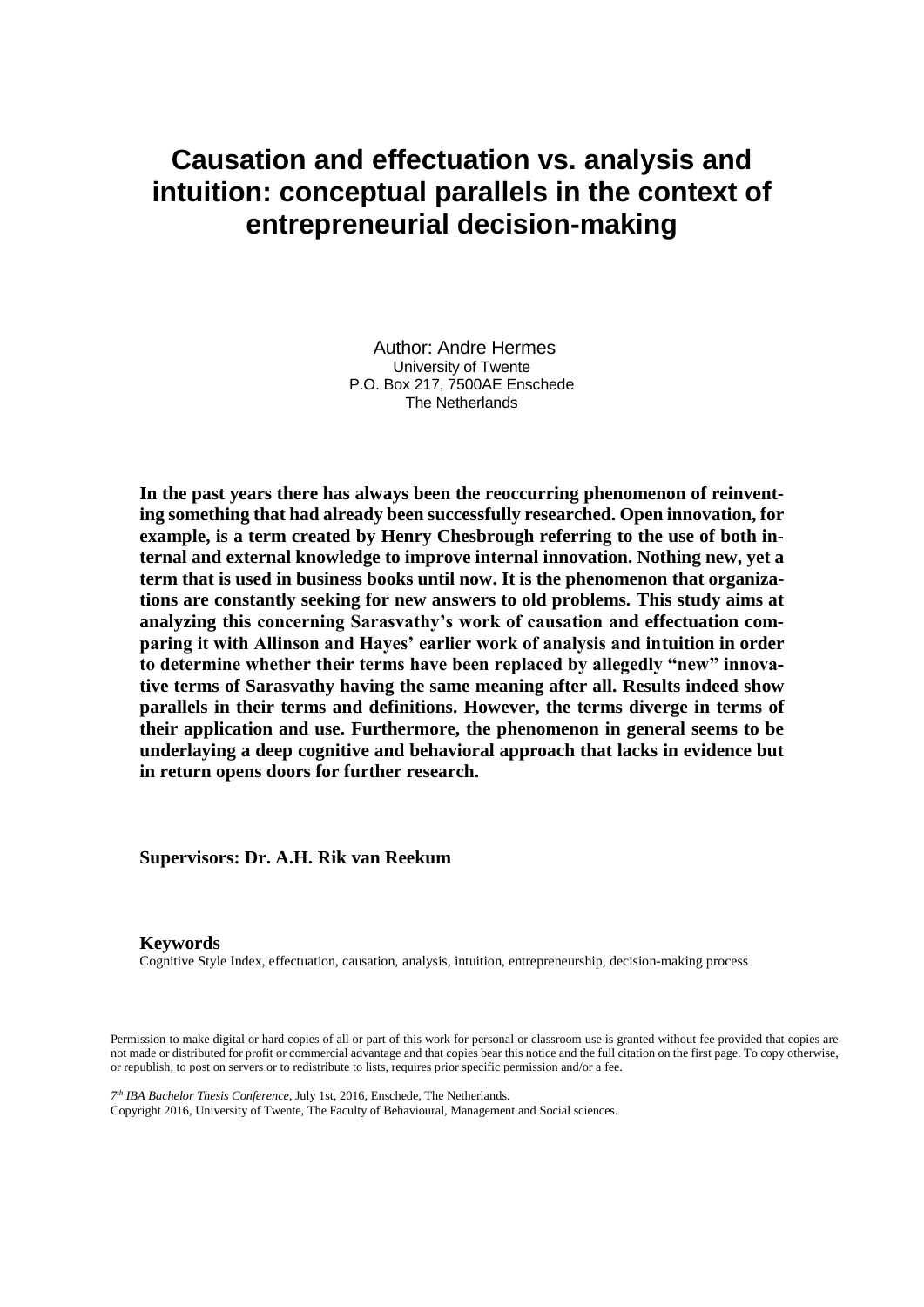### **1. INTRODUCTION**

Nowadays, we gather information about innovations through every possible marketing channel available. Particularly television commercials, advertisements, and viral marketing show us the new technologies and products in abundance. This is the outcome of the Entrepreneurial Revolution, a term used by Kuratko (2007). He describes it as the "powerful emergence of entrepreneurial activity in the world" which has reached its peak in the past three decades. Hence, it is obvious that entrepreneurship, the process of starting a venture, has gained a lot of attention from researchers who still case the elements and components of entrepreneurship but also have started to focus on the person behind the success stories: the entrepreneur himself. There is high public interest in not only how entrepreneurs contribute to economic growth through their attitude towards leadership, management and innovation but also in what ways their mindsets lead to certain entrepreneurial behaviors, particularly those of decisionmaking when creating a new venture. Researchers such as Kickul, Gundry, Barbosa and Whitcanack (2009) argue that "individuals' cognitive preference for analysis or intuition influences their perception and assessment of their entrepreneurial self-efficacy in their intentions to create a new venture". These cognitive preferences – also called cognitive styles – can be defined as "consistent individual differences in preferred ways of organizing and processing information and experience" (Messick, 1976)" and have gotten much attention and a growing interest by researchers particularly the past years. Allinson and Hayes (2012) define cognitive styles as "an individual's preferred way of gathering, processing and evaluating data […] that guide our behavior". Consequently, an entrepreneur's cognitive style unfolds a certain behavior when creating a venture. Since there is evidence that knowing your own cognitive style is of value in various managerial processes (Allinson & Hayes, 2012), the major problem facing researchers though was that it lacked valid and reliable assessment instruments determining an individual's cognitive style. Hence, they developed a psychometric measure called the Cognitive Style Index (CSI) – a tool determining an analytical or a rather intuitive behavior of the respondent and probably every supporter of the CSI or any other instruments assessing cognitive styles would agree that knowing the own style is a valuable virtue of successful entrepreneurship. Apart from that, Schweiger (1983) points out that for the conduct of particular managerial activities some cognitive styles were more appropriate than others.

While behavior covers many dimensions, one is particularly important when executing entrepreneurial activities: decision-making. Irrespective of whether the entrepreneur starts a new venture from scratch or whether he commissions a new in-house project as a result of internationalization for example, the entrepreneur is going to be faced with many major decisions vital for the success of the entrepreneurial task. In this regard, Sarasvathy (2001) called out two new terms: causation and effectuation – two opposing logics describing decision-making heuristics based on two possible choices: creating a particular effect by choosing between means (causation) or choosing one of many possible effects created through a given set of means (effectuation). This means that causation is consistent with planned strategy approaches and involves opportunity recognition and developing business plans. Effectuation, on the other hand, is consistent with emergent strategy. It involves alternatives that are based on affordable loss, flexibility and experimentation (Chandler et. al, 2011).

In her work Sarasvathy presents a decision model for entrepreneurs that involves an effectuation logic, rather than a causation one, and shows its use in the entrepreneurial process. Addressing herself to the task, she was one of the first researchers to revive the relation between cognitive styles and entrepreneurial decision-making. The idea behind these new terms was that research assumes that opportunities are found by entrepreneurs (McMullen and Shepherd, 2006), whereas in reality – as claimed by Knight (1921) – entrepreneurship is undertaken in uncertain environments.

Consequently, this naturally raises the question what Sarasvathy's terms and the works by Allinson and Hayes (1988, 1996, 2011, and 2012) have in common, or rather, where their differences lay for neither researcher is relating to one another in their works. Yet the domain of application primarily seems to be the same. This sounds like a common phenomenon that has occurred many times in the past already. Henry Chesbrough (2003), for example, created a big fuss shaping the term "open innovation" – a management idea referring to the use of both internal and external knowledge sources in order to exploit innovation. The management idea behind open innovation is that companies have a hard time staying competitive when relying solely on their own resources. This is nothing new actually. Instead, this idea had been known for years. Researchers, such as Tidd, Pavitt and Bessant (1997) argue that "organizations are constantly seeking for new answers to old problems". Hence, abandoned management ideas are often eradicated and replaced by allegedly 'new' innovative visions on organizing.

To date, there have been quite some research done on causation and effectuation already. There have been experimental studies, such as the think-aloud studies by Dew, Read, Sarasvathy and Wiltbank (2009) as well as field studies concerning qualitative data, such as those of Harting (2004) or Sarasvathy and Kotha (2001). Furthermore, Dew, Read, Sarasvathy and Wiltbank (2009) measured prediction and control aspects of effectuation and Chandler, DeTienne, McKelvie and Mumford (2011) conducted empirical research focusing on validated measures of both causation and effectuation. With my work, I wish to engage into another angle and enlighten the relation between Sarasvathy's terms with that of Allinson and Hayes. An interesting, yet untouched topic even though – according to Dew, Read, Sarasvathy and Wiltbank (2009) – the theoretical foundations of effectuation lie in cognitive science. I will review what intention of use they had in mind and if the domain of use is as intended by the authors. This way, I hope to be able to conclude whether this falls under the explained phenomenon or whether the terms represent different concepts after all. The paper proceeds as follows: In section 2, I will provide a conceptual framework by reviewing literature on the disputed terms (entrepreneurship, analytics and intuition as well as effectuation and causation). It is important to use a common denominator when it comes to the definition of terms used in my work, especially when it comes to terms like "entrepreneurship", of which you can find many different definitions on in the world wide web or even business books and important literature. As Sarasvathy uses her terms in the field of entrepreneurship, a clear definition needs to be made in order to proceed with my work. In section 3, I explain the domain the authors claim their terms should be used for, including Sarasvathy's (2001) decision model and the CSI created by Allinson and Hayes (2012). Section 4 describes the similarities and differences between their assertions. And finally, section 5 outlines the limitations and possibilities for future research.

## **2. CONCEPTUAL FRAMEWORK 2.1 Entrepreneurship**

The study of entrepreneurship is vast nowadays. Researching entrepreneurship or its related phenomena, one has to be sensible of the fact that entrepreneurship has no clear definition but is defined differently in numerous studies. Additionally, one has to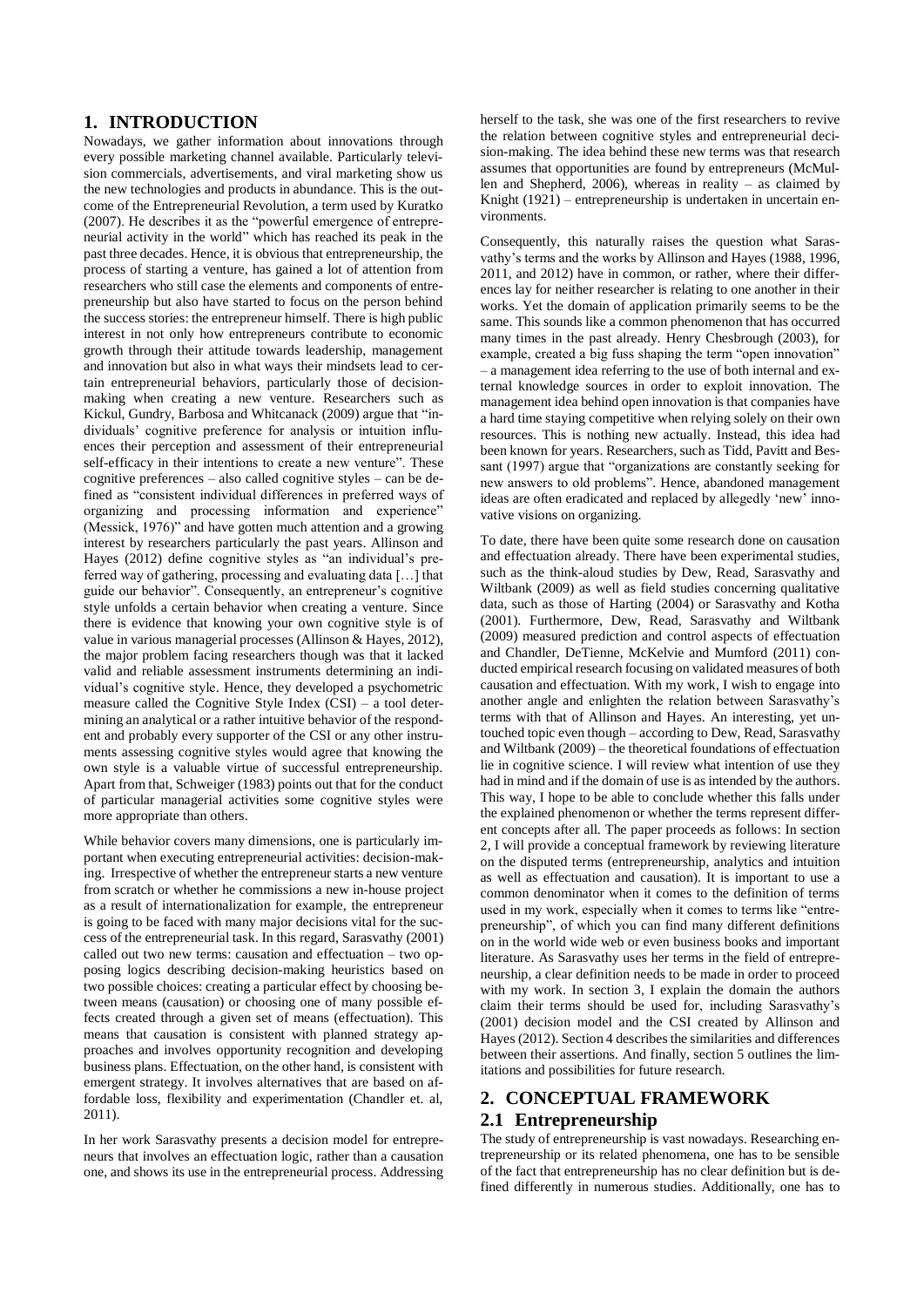consider that entrepreneurial tasks are defined differently as well. One pioneer of the various definitions of an entrepreneur is Mill (1848) who defined it by distinguishing it from regular management as per its features, such as risk bearing. Later, this thought led Schumpeter (1934) to his argument that due to the entrepreneurs' different views towards risk-taking, they would also differ in terms of their emphasis on innovation. Further, McClelland (1961) argued that the definition should focus on the responsibilities of an entrepreneur and his decision-making. As Schumpeter's definition comes close to what Collins, Hanges and Locke (2009) describe as "the idea of growth and creation of a new business opportunity where one did not exist previously", most researchers identify entrepreneurs as individuals who initiate and guide the process of new venture creation (Shane & Venkataramann, 2000). Consequently, unlike thought by many self-employed individuals, many researchers would argue that they are not entrepreneurs but simply small business owners. This is because small business owners are simply owners who do not necessarily meet the criteria of risk-taking or the aim of corporate growth. Their aim rather lies in professional freedom and being your own boss. Consequently, in this paper, I shall use the definition by Shane and Venkataramann (2000). Their definition equals that of Sarasvathy who researches in the field of new venture creation.

Many publications literatures deal with the consequences of new venture creation. However, looking at these I like to emphasize that there is the need for comparative studies, which investigate not only what entrepreneurship is about but also the attributes forming the entrepreneur himself. Often, I assume, researchers, such as George and Zahra (2002) admittedly incorporate the power of culture but neglect the importance of the individuals' cognitive styles that form a certain behavior and trigger different attitudes towards decision-making.

## **2.2 Analysis and intuition**

Nickerson, Perkins and Smith (1985) describe the elements of consciousness as analytic, deductive, rigorous, constrained, formal and critical and the other as synthetic, inductive, expansive, unconstrained, divergent, informal, diffuse and creative. Others refer to right brain and left brain thinking. Characteristics of the right brain orientation would be immediate judgement based on feelings whereas those of the left brain orientation would be judgement based on reasoning. Allinson and Hayes (2012) simplify these elements just as analytic and intuitive behavior. They discovered that analytic thinkers show a noticeable orientation towards careful routines with a high structural degree and strong logical characteristics. Moreover, analysts use to follow specific bureaucratic norms and guidelines. Intuitive thinkers, on the other hand, prefer a rather flexible handling of this matter by seeking opportunities, being open to change and by being more activity-oriented in general. Hence, those with an intuitive style favor less rules and regulations, and less commitment. A relation towards an individual's tolerance of ambiguity can also be found as Acedo and Florin (2007) have discovered.

As a consequence, Allinson and Hayes designed the CSI as a valid and reliable assessment instrument for this matter. (See section 3.2)

## **2.3 Causation and effectuation**

Causation and effectuation are two alternative approaches for entrepreneurs to use in the development process of their venture (Sarasvathy, 2001). Causation processes go back to the last century, are consistent with planned strategy approaches (Ansoff, 1988; Brews and Hunt, 1999; Minzberg, 1978) and underlay conditions of predictable outcomes through calculation or statistical inference (Sarasvathy, 2001). Entrepreneurs using causation processes first define their objectives, then search for opportunities

in well-developed industries (Fiet, 2002). According to Drucker (1998) those entrepreneurs seek to maximize expected returns. They state that a search process results in an opportunity detection defining alternatives from which that with the highest expected return is chosen. All in all, the causal approach in venturing follows a clear path and is predefined to a large extent where entrepreneurs with superior search and implementation skills perform most proficiently (Caplan, 1999).

Effectuation processes, however, are consistent with emergent or non-predictive strategies (Wiltbank et al., 2006). Being confronted by the third type of Knightian uncertainty – an unpredictable future, or as Sarsavathy (2009) calls it a "future that was not only unknown, but unknowable even in principle" – it is impossible to calculate returns or draw statistical inferences. Consequently, according to Kalinic, Sarasvathy and Forza (2014) entrepreneurs use the affordable loss principle – an estimation about what a decision-maker is able to put at risk and what he is willing to lose in order to follow a course of action, or particularly in order to plunge into entrepreneurship. Furthermore, he stays flexible and open to changes as the future is yet to be shaped and depends on alliances with the entrepreneur's stakeholders. Compendiously, entrepreneurs using effectual logic start a new venture with regard to their available means, while their objective stays flexible. It is a path- and stakeholder-dependent process. On the other hand, entrepreneurs following causal reasoning tend to focus on the maximization of expected returns. They have a clear goal in mind and pick the means necessary to reach their objective. Causal logic is a goal-driven and resource-dependent process. Entrepreneurs following causal logic base their decisions on information available to the entrepreneurs' control for opportunities are given but not created.

Actually, we encounter effectual and causal decision heuristics in daily life. Imagine a cooking process. Choosing a menu in advance and then shopping and cooking the meal is a causal process whereas the process of effectuation focuses on the available ingredients and accordingly chooses the menu. In her work, Sarasvathy (2009) uses metaphors to explain the terms, which should finally put the last pieces together. In the example of the jigsaw puzzle (causation) the entrepreneur has to take an existing market opportunity and uses resources to create a competitive advantage. All pieces of the world are present but must be recognized. The other metaphor is a patchwork quilt (effectuation) and the entrepreneur's task is to experiment and stay flexible in order to develop an opportunity. This approach requires human action and involves a world that is yet to be shaped.

Consequently, to summarize, Sarasvathy (2001) defines the two terms as such: "Causation processes take a particular effect as given and focus on selecting between means to create that effect. Effectuation processes take a set of means as given and focus on selecting between possible effects that can be created with that set of means."

In order to compare the works, it is necessary to find a number of other authors who use the mentioned terms in their works. Then I will try to draw conclusions to what extent the terms are used as espoused by the original author.

## **3. INTENTION OF USE**

#### **3.1 Causation and effectuation**

There are two possible motives of an entrepreneur to pursue. Option one would be an entrepreneur who has a clear entrepreneurial goal and knows exactly what type of company he wants to create. In this case, he might use existing theories that have been proven to lead to success. Furthermore, he could use market research and use successful strategies to enter a particular market.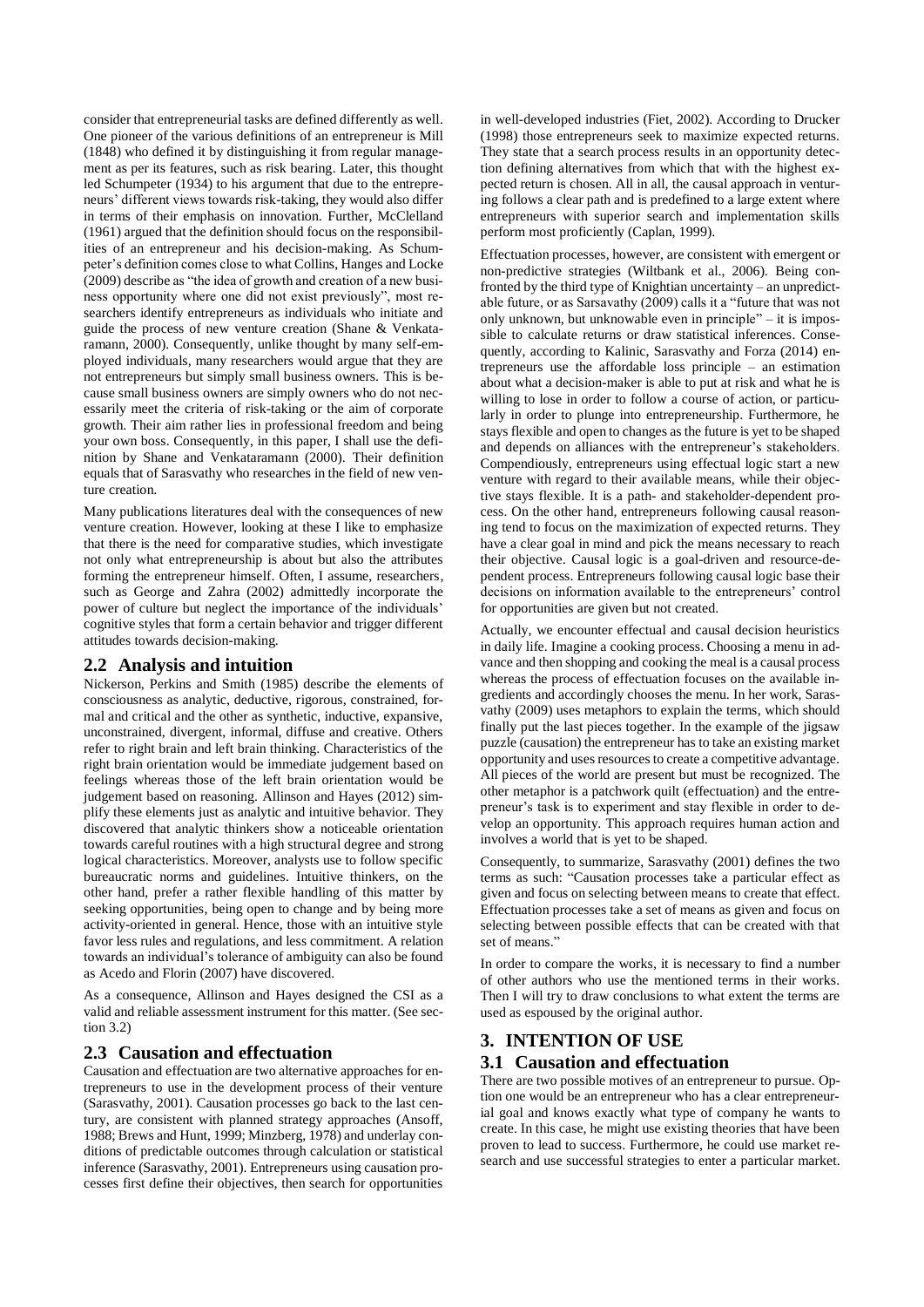In a scenario like this, the entrepreneur preselects a particular effect and causation processes usually are a better fit to that because they are "excellent at exploiting knowledge" (Sarasvathy, 2001).

However, the more widespread background behind entrepreneurship is the desire to make above-average money, to be one's own boss or simply to disseminate an interesting idea. In this case, markets are often emerging or even nonexistent. So how do entrepreneurs make decisions when goals are nonexistent or may have to be changed due to external interferences? In that case the effectuation process fits best as it is excellent at exploiting contingencies. According to Sarasvathy (2001), "effectuation allows the entrepreneur to create one or more several possible effects irrespective of the generalized end goal". This allows the entrepreneur to use arising contingencies for his definition of goals. According to Sarasvathy (2001, 2008), the greater the uncertainty, the greater the likelihood that entrepreneurs use effectuation processes. Furthermore, the entrepreneur selects alternatives based on loss affordability, maintains flexibility, favors experimentation and exerts control over the future by getting commitment from stakeholders. Generally, effectuation should be used on three different levels (Sarasvathy, 2001):

- 1) At the level of the economy: Birch (1987) and Shane (1995) argue that entrepreneurial activity has influenced both job creation and increases in real per capita income. Hence, governments encourage entrepreneurs who start a new venture. This seems like a costly sport knowing that according to the National Venture Capital Association the expected success rate for new ventures is very low (Sarasvathy, 2001). Consequently, an effectuation approach focusing on reducing uncertainties can be useful because if effectual entrepreneurs fail, they will fail early. This would lead to lower costs altogether.
- 2) At the level of the market or industry: Getting a firstmover advantage calls for entrepreneurial activity. However, venturing in a non-existing market requires different strategies than those needed to enter an existing one. Consequently, the effectuation approach should be used on this level since it is proven to be the better approach dealing with uncertainty.
- 3) At the level of the firm: Sarasvathy (2001) argues that successful firms "in their early stages are more likely to have focused on forming alliances and partnerships than on other types of competitive strategies".

Nonetheless, Sarasvathy (2001) stresses out that the idea of starting an own business alone is "not a necessary starting point for effectuation processes" because sometimes companies arise by 'coincidence' as an opportunity arises. As an example, there are companies, such as Lexus that use a mixed approach of both effectual and causal logic. When I watched a documentary about the automobile company Lexus from Japan, I realized a strong connection to Sarasvathy's work. Lexus' senior technician convinced the executive board to develop a sports car because he saw a market that was not ladled out yet – a true causal approach. However, carbon fiber technology was a novelty that Lexus had no knowledge of using it. The executive board agreed on a fixed amount of money available in order to pursue that goal. The senior technician had to build a team of Lexus' finest engineers and faced many difficult decisions that required effectual reasoning as he was left in an unknown environment given a defined set of resources. Depending on the level of foreign market uncertainty and its propensity to base the decisions on the affordable loss principle rather than on the return on investment calculation, this became the era of the Lexus LFA.

As you can see, new venture creation may follow both causation and effectuation processes. Some entrepreneurs use the causation approach identifying opportunities, managing their resources and then achieving competitive advantage, whereas others experiment, decide according to the affordable loss principle and stay flexible. Sarasvathy (2001), and Chandler, DeTienne, McKelvie and Mumford (2011) have already addressed that future research has to be conducted in order to determine when each approach is more appropriate. Hence, effectuation is not a "better" process. On the contrary, an entrepreneur who has a clear goal should probably prefer using causation processes than effectuation.

#### **3.2 Analysis and intuition**

As mentioned above, Allinson and Hayes have created the CSI as a measurement instrument for their terms. The authors claim that their index could be used to identify and determine a person's cognitive style.

The CSI is a psychometric measure created by Allinson and Hayes in 1996. It contains 38 questions of which each answer rated using a 3-point scale (true; uncertain; false). The results then determine an analytical or rather intuitive behavior. As an individual has a preference for a way of thinking or mode of behavior, his or her cognitive style could fall at any point on the scale of the CSI. Hence, those respondents whose answers are positioned towards the extremes would tend to favor one mode of thought (either analytical or intuitive) while excluding the respective other mode of thought, whereas positioning in the middle would assume that the respondent would tend to favor both analysis and intuition in their decision making processes. Consequently, one can say that the more analytical an individual, the less intuitive he or she behaves and the other way around.

Respondents are asked to choose whether they feel the statement is true or false about them, or whether they are uncertain about it. It is important that they do not take much time for each item but give their first reaction. Items of the CSI are worded in different ways so that in about half of them a response of "true" indicates an analytical orientation and the response of "false" an intuitive one, and vice versa. The closer the respondent's score to the maximum of 76 points, the more analytical he or she is. The closer his or her score to zero, the more intuitive the individual behaves (see table below).

|       | <b>RESPONSE</b> | <b>KEY</b> | <b>SCORING POINTS</b> |                 |
|-------|-----------------|------------|-----------------------|-----------------|
|       |                 |            | Analytic items        | Intuitive items |
| True  |                 |            | 2                     | 0               |
|       | Uncertain       |            |                       |                 |
| False |                 |            |                       |                 |

Allinson and Hayes (2012) define five different cognitive styles identified by a CSI result: Intuitive, quasi-intuitive, adaptive, quasi-analytic and analytic (see table below).

| Style           | Score range |  |
|-----------------|-------------|--|
| Intuitive       | $0 - 28$    |  |
| Quasi-Intuitive | $29 - 38$   |  |
| Adaptive        | $39 - 45$   |  |
| Quasi-Analytic  | $46 - 52$   |  |
| Analytic        | $53 - 76$   |  |

Obviously, this assessment instrument is only useful when it is reliable in its nature. Reliability concerns the extent to which the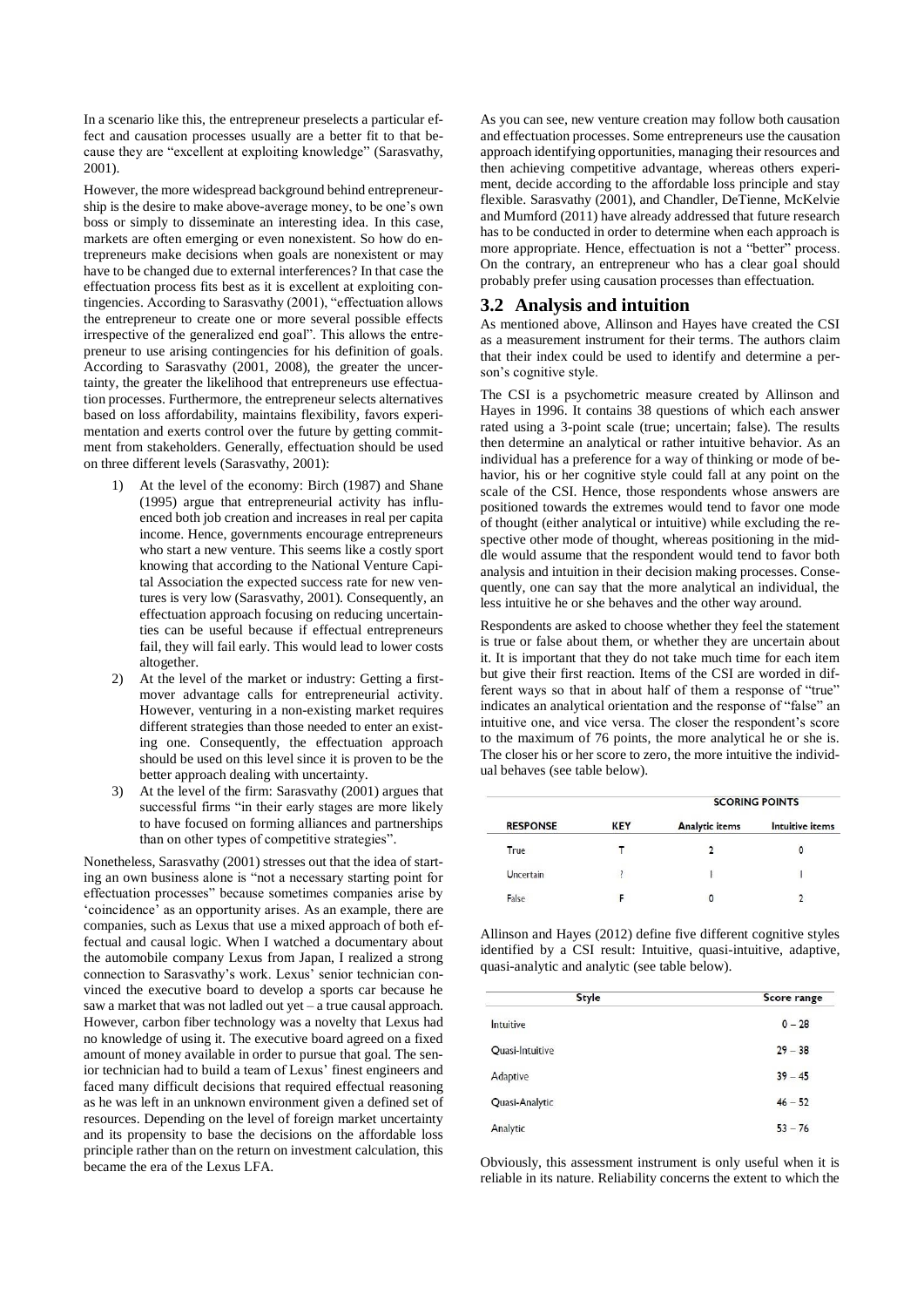measurement is unaffected by random influences. Validity on the other hand is the extent to which the measurement measures what it is supposed to measure. Allinson and Hayes (2011) say that internal consistency – the degree of inter-correlation between the items – is the important type of reliability that matters. While Cronbach (1951) suggests the widely used alpha coefficient as the indicator of internal consistency, Nunnally (1978) suggests the alpha coefficient to be 0.7 or higher. Therefore, Allinson and Hayes (2012) looked at more than 100 studies of which 88% met or exceeded the alpha coefficient of 0.7. The 12% where the criterion was not met, the respondents were from countries where English was not the native language. Consequently, there is a high probability that misunderstanding several items of the CSI led to the failure of meeting the required alpha value. Having a mean alpha of 0.84 in the samples of n>100, one can argue that there is evidence that the CSI is a reliable measure. However, to be certain, the temporal stability was tested as well by retesting on another occasion for four of the samples using the same group of people. All four groups reached a higher alpha than 0.7.

There is also evidence of construct validity. Allinson and Hayes compared genders, job levels, organizations and job functions in the same organization and scored exactly what previous studies had produced as results. Validity is indicated by "items loading onto a single factor in most previous studies, and significant correlations with scores on the Myers-Briggs Type Indicator, various personality dimensions and job level" (Allinson & Hayes, 2011).

Concluding, they say that subjects scoring high on analysis appear likely to favor a work setting that is oriented towards careful and structured routines. Those scoring high on intuition, however, prefer an activity-oriented setting, providing opportunities for new relationships and are flexible and open to change.

What does this tell us about analysis and intuition?

- Firstly, Allinson and Hayes do not argue that in entrepreneurship, for example, intuitive behavior fits best. According to them, one first has to find out one's own cognitive style and then has to work with the result.
- They claim that the CSI was designed to be used "primarily with managerial and professional groups, but has also been applied successfully with students and non-managerial employees" (2012).
- Earlier in 1994 they cite evidence of the cognitive style value in relation to personnel selection, career guidance, task design, team composition, conflict management, and training and development. But also in their manual (2011) they suggest the CSI to be used for improving the following: person-job fit, the effectiveness of training, team composition, interpersonal relationships within teams and task performance of both individuals and teams. They claim that in structured tasks, for example, teams need to use analytic thinking, but "where there is a mismatch, the individual or some or all team members may fail […] and this will undermine performance" (Allinson & Hayes, 2012).

#### **4. RESULTS**

#### **4.1 Causation and effectuation**

Interesting for the comparison of the works of Sarasvathy, and Allinson and Hayes is the use of their terms. In their study Dew, Read, Sarasvathy and Wiltbank (2009) used the think-aloud practice aiming at identifying causation and/or effectuation processes in their study's participants' decision-making heuristics. They asked experts – founders of multiple companies and proven superior performance – and MBA students to think through decisions in building a new venture. Both experts and students were

given the exact same task and faced the same problems and information. They had to think aloud as they made decisions in order to solve the given problems. The participants' think-aloud protocols were analyzed and resulted in "dramatic differences in the way the two groups framed the decision problems" (Dew et al., 2009). Their study showed that MBA students used the causation approach by following textbook procedures and by trying to "strive for means and causal paths that would direct them toward the pre-selected goals" (Dew et al., 2009), whereas expert entrepreneurs not only ignored those aforementioned procedures but even argued against them. They clearly used the effectuation approach since they sometimes changed their initial goals, for example. Obviously, there is a huge contrast between those two groups in terms of decision-making heuristics, despite the fact that also MBA students had a "well-defined logical frame", which simply opposed the one of expert entrepreneurs. Hence, entrepreneurs become experts by doing and doing and doing (Greeno and Simon, 1984) and thus make their decisions based on experience (Nielsen and Nielsen, 2011).

Furthermore, Kalinic, Sarasvathy and Forza (2014) have reviewed international entrepreneurship literature finding parallels to the effectuation approach as a strategy for internationalization. In their study they discuss the effect of effectual decision-making on the internationalization process and conclude that effectuation approaches find a better use in internationalization processes. They identified companies that internationalized production and where the entrepreneur himself played a crucial role in the internationalization process. They worked out that there was a high degree of uncertainty and the entrepreneur did not have a predefined internationalization plan. Results show that "the interaction with people [...] re-defined the initial goals in all companies" (Kalinic et al., 2014). However, Kalinic, Sarasvathy and Forza (2014) support their claim not only by their study results but also by international entrepreneurship literature, which has indicated that entrepreneurs often carry out unplanned internationalization – expand activities beyond national borders without having a fixed plan (Chandra et al., 2009; Crick & Spence, 2005). Moreover, Aharoni, Tihanyi and Connelly (2011) find that entrepreneurs apply unexpected lines of reasoning according to the affordable loss principle instead of maximizing returns. Generally, the level of foreign market uncertainty is high. Thus, for unplanned internationalization, or as I like to call it the "just get started" process, the effectuation approach seems to be the better fit. Jones, Coviello and Tang (2011), for example, argue that opportunities abroad can be created by entrepreneurs. A growing number supports this claim (e.g. Figueira-de-Lemos et al., 2011; Frishammar and Andersson, 2009; Spence and Crick, 2006).

Moreover, Read, Song and Smit (2009) conducted a meta-analysis summarizing data on 9897 new ventures studying the relationship between the effectual approach and entrepreneurial performance. They found that most principles of effectuation are positively related with new venture performance.

As to simplify the results, take a look at the table below:

| Author(s)            | Study                                                    | <b>Result</b>                                             |
|----------------------|----------------------------------------------------------|-----------------------------------------------------------|
| Dew et al (2009)     | Think-aloud                                              | Dramatic differ-<br>ences in framing<br>decision problems |
| Kalinic et al (2014) | Effect of effec-<br>tuation on inter-<br>nationalization | Interaction<br>with<br>people re-defines<br>initialgoals  |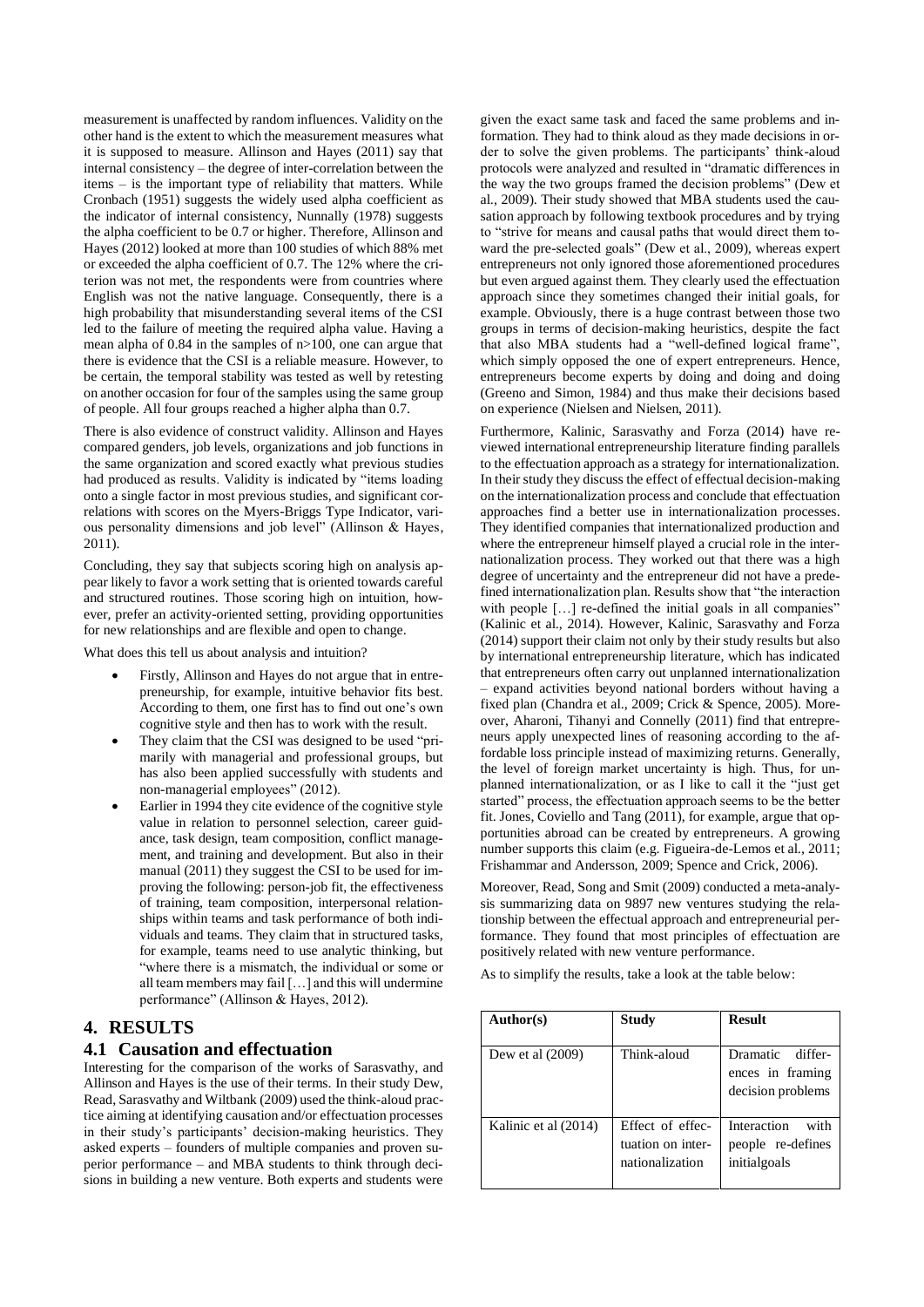| Read et al (2009) | Meta-analysis | Effectuation<br><i>is</i> |
|-------------------|---------------|---------------------------|
|                   |               | positively related        |
|                   |               | new venture<br>tο         |
|                   |               | performance               |
|                   |               |                           |

## **4.2 Analysis and intuition**

According to Allinson and Hayes (2011), there is evidence that a good fit between cognitive style and cognitive demands of a job will facilitate the development of competencies necessary for effective performance. Driver (1987) supports their claim. He found that top management jobs require multi-channel attention patterns, which are most effectively performed by managers who have the cognitive style suitable for these tasks and fast-tracking work environment. Robertson (1985) supports his claim. He argues that some people are simply not fit for this kind of position because they do not match the cognitive requirements. Instead, they start cognitive narrowing when under pressure, for example. Furthermore, Allinson and Hayes argue that the knowledge of one's own cognitive style can influence one's job preference and hence the CSI can be used for career counselling. Driver (1987) and Robertson (1985) conclude that the CSI could support career counsellors in altering and modifying a job holder's cognitive style in such a way that it fits better to their job. He also suggests that IT systems should be designed in a way that an operator has the option to select between operating modes in order to match their particular cognitive style. Messick (1984) supports these theories as well. He argues that people can shift their cognitive style in order to perform a particular task. Rush and More (1991) even go further by suggesting that the CSI could be used to train people modify their cognitive style. They found that "those with intuitive cognitive styles were successfully taught to gain access to the restructuring skills brought to problem solving situations by analytics.

As to simplify the results, take a look at the table below:

| Author(s)            | <b>Result</b>                                                                          |
|----------------------|----------------------------------------------------------------------------------------|
| Driver (1987)        | Person-cognitive style-fit en-<br>hances managers' perfor-<br>mance                    |
| Robertson (1985)     | Cognitive narrowing is a re-<br>sult of a missing match with<br>cognitive requirements |
| Messick (1984)       | People can shift CS in order<br>to perform a task                                      |
| Rush and More (1991) | CSI can be used to modify<br>one's cognitive style                                     |

# **5. CONCLUSION DISCUSSION AND FURTHER RESEARCH**

Looking at the few results that can be found in serious literature and researches, parallels can be found. However, there is a clear distinction between the two works of Sarasvathy and Allinson and Hayes: While effectuation and causation solely focus on entrepreneurship in terms of running a new venture, Allinson and Hayes' intuition and analysis are repeatedly mentioned together

with their CSI used to rather enhance and improve one's decision-making and/or personal skills instead of the venturing process. It is obvious that the CSI can indeed be used to identify one's personal strengths in decision-making and understand how the individual solves certain assignments. This knowledge can in turn be used when opening a new venture. However, my study has shown that Sarasvathy and others have proven that there is no perfect solution when it comes to entrepreneurship. Depending on the objective and the means available either effectuation or causation processes can be a preferred option for the entrepreneur. Knowing your CSI results hence can support you in the decision whether one is perfectly matched to pursue one's objective or not – nothing more. Consequently, Sarasvathy and Allinson and Hayes have indeed discussed terms with different meanings.

More interesting though is the enlightenment of the terms' coexistence. Is it the increasing importance of certain business decisions that drive researchers to redefine already-in-use-practices? Or why have researchers such as Chesbrough become so famous in their field of study despite the fact that his breakthrough was not a new thing in how to be entrepreneurial? This is an area that has not been thoroughly researched. However, van Heusinkveld addressed the impact of growing management knowledge on organizational practices. He researched why some business ideas failed to develop and grow, whereas nearly same ideas later in time gained widespread managerial popularity. Bendix (1956), for example, found that old ideas simply get rephrased in other languages that sounded more time-appropriate. The same thing happened when Lean Manufacturing/Production was brought to life despite the fact that it was a business activity well-established in the early twentieths. Sometimes businesses use techniques associated with a fashionable management idea. However, the language may no longer be in vogue in terms of management publications (Guillén, 1994). Benders and Heusinkveld (2012) investigated on this matter. Their study shows that "elements of a fashion's initial linguistic package can be assimilated into the organization's language system, in spite the fact that the initial concept may no longer be in vogue". This in turn can lead to a permanent immunity for specific solutions. Hence, they argue this led to avoiding specific words and terms and opened doors for new fashions in order to overcome that barrier.

I see potential in further studies analyzing whether causation and effectuation, and analysis and intuition are limited in their intentional applications or whether Sarasvathy's approaches can also be used for team performance improvements, for example. Furthermore, concerning the phenomenon discussed in this study, I suggest researching on national culture and the education system of a country. I assume that countries with a low-level education system lack in upholding fashions during their development process as globalization spreads foreign fashions that are alike and will prevail over their own. Furthermore, certain fashions may prevail in an Asian country, for example, where its national culture is influenced by Western countries.

Furthermore, future research can be done in the field of combining causation and effectuation as well as analysis and intuition among each other. As shown earlier in my study, Sarasavathy claims that there is no general "better than" solution. Sometimes even a combination of causation and effectuation is the best way to go. Syagga (2012) argues the same for analysis and intuition, saying that "individuals should be encouraged to use both analytic cognitive style and intuitive cognitive style in decision making for optimum results." Consequently, there is much space for future research, investigating on when a combination of both is beneficial, for example.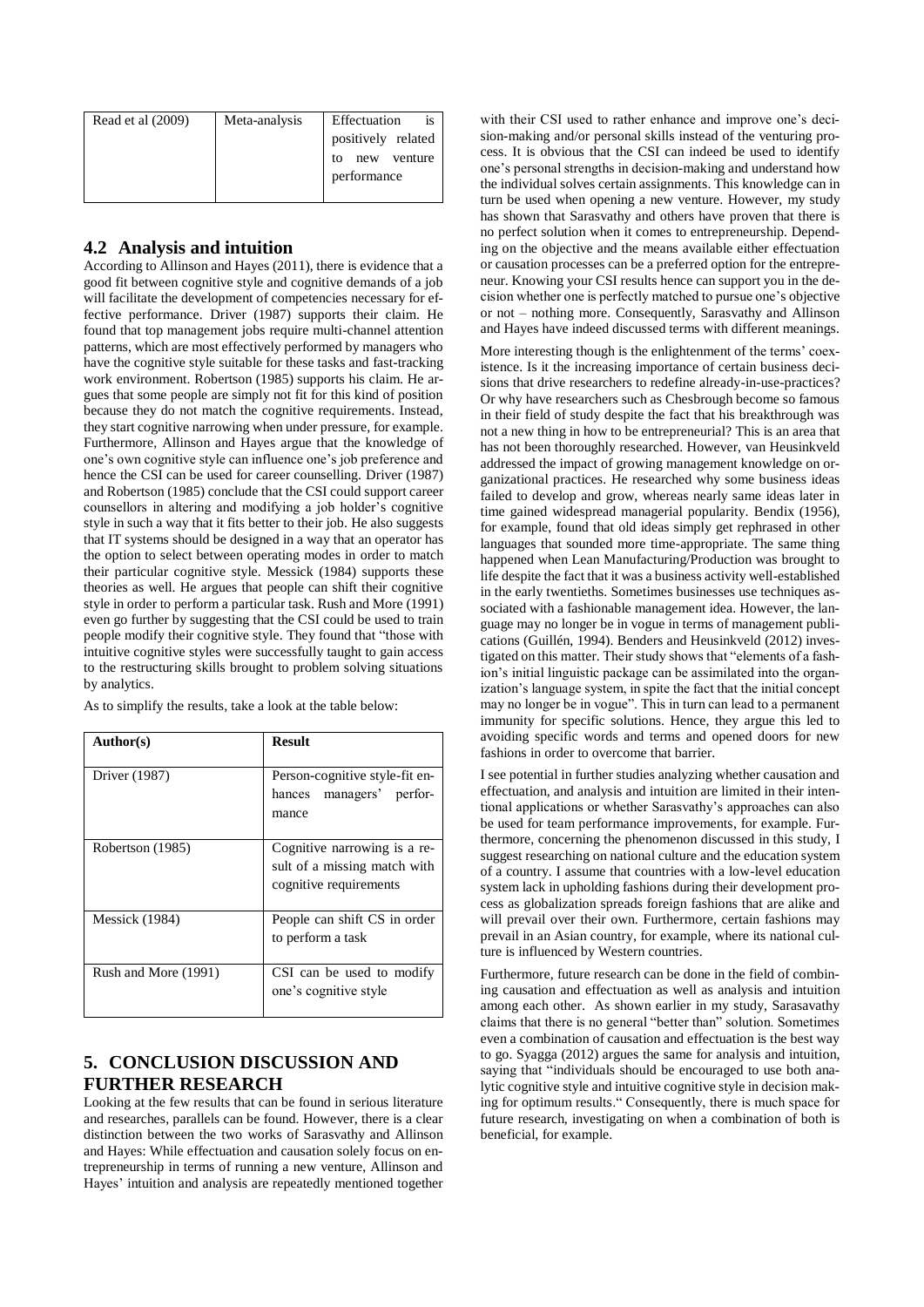## **6. LIMITATIONS**

As I have mentioned already, the determination of an individual's CSI can be helpful when being an entrepreneur as it shows you whether a business plan matches one's preferred decisionmaking processes. However, since there has not been any relevant research done comparing the two works of Sarasvathy and Allinson and Hayes including a combination of both works, there is space for future research in doing so. It can be interesting and also supportive for entrepreneurs to know, whether knowing one's own CSI result is indeed an indicator for the success of becoming an entrepreneur. Imagine, you wish to pursue a longlasting dream of yours, which is opening an ice café. You have a clearly determined business objective, the financials to start the venture and there is nothing "new" in this idea. My research has shown, that in this case the causation process would be the better way to pursue this dream. However, the CSI result would show that you are quite an intuitively thinking person not acting analytic in your decisions but desist from that instead. Regarding the financial investment and the risk of failing – would you not like to know whether this combination is condemned to end in a failure or whether there is absolutely no cohesion between this information? Obviously, an entrepreneur would like to eliminate any risk that can be eliminated.

Concerning the phenomenon of reoccurring fashions, the intraorganizational evolution of management ideas remains quite unexplored. As Benders and Heusinkveld (2012) put it: Longitudinal case studies and surveys, but also ethnographic approaches are still under-utilized in this field, but can, in addition to present research approaches, provide valuable clues both for the important but under-researched questions such as the changing long-term cognitive and behavioral impact of management ideas in organizational practice.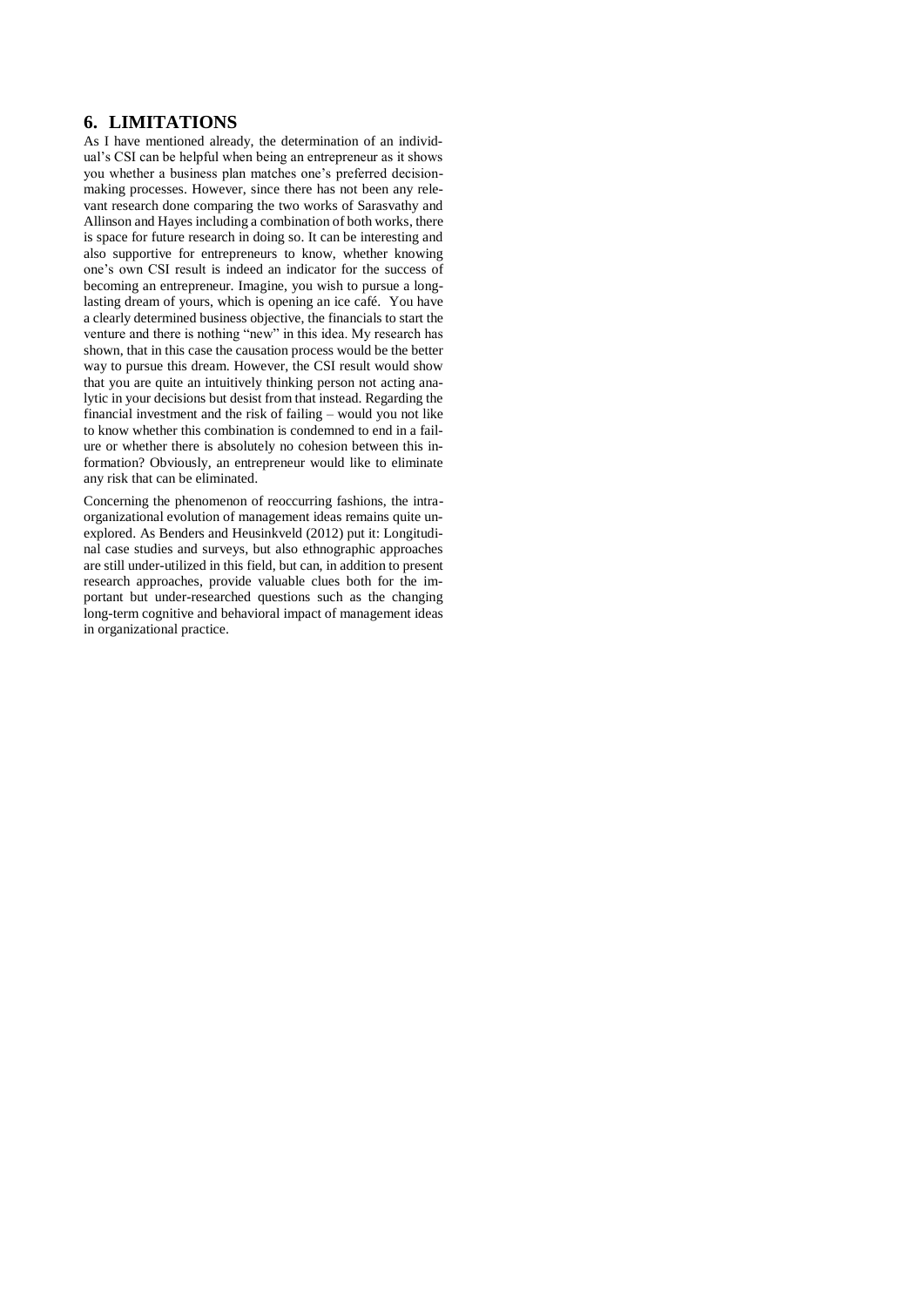#### **7. REFERENCES**

Acedo, F. J., & Florin, J. (2007). Understanding the risk perception of strategic opportunities: a tripartite model. *Strategic Change*, *16*(3), 97-116.

Aharoni, Y., Tihanyi, L., & Connelly, B. L. (2011). Managerial decision-making in international business: A forty-five-year retrospective. *Journal of World Business*, *46*(2), 135-142.

Allinson, C. W., & Hayes, J. (1988). Cultural differences in the learning styles of managers. *Management International Review*, 75-80.

Allinson, C. W., & Hayes, J. (1996). The cognitive style index: A measure of intuition‐analysis for organizational research. *Journal of Management studies 33*(1), 119-135.

Allinson, C. W., & Hayes, J. (2011). Cross-national differences in cognitive style: implications for management. *International Journal of Human Resource Management*, *11*(1), 161-170.

Allinson, C., & Hayes, J. (2012). *The Cognitive Style Index*. Pearson.

Ansoff, H. I., & McDonnell, E. J. (1988). *The new corporate strategy*. John Wiley & Sons Inc.

Bendix, R. (1956). *Work and Authority in Industry: Ideologies of Management in theCourse of Industrialization*. Wiley.

Birch, D. G. (1987). Job creation in America: How our smallest companies put the most people to work. *University of Illinois at Urbana-Champaign's Academy for Entrepreneurial Leadership Historical Research Reference in Entrepreneurship*.

Brews, P. J., & Hunt, M. R. (1999). Learning to plan and planning to learn: Resolving the planning school/learning school debate. *Strategic Management Journal*, *20*(10), 889-913.

Caplan, B. (1999). The Austrian search for realistic foundations. *Southern Economic Journal*, 823-838.

Chandler, G. N., DeTienne, D. R., McKelvie, A., & Mumford, T. V. (2011). Causation and effectuation processes: A validation study. *Journal of business venturing*, *26*(3), 375-390.

Chandra, Y., Styles, C., & Wilkinson, I. (2009). The recognition of first time international entrepreneurial opportunities: Evidence from firms in knowledge-based industries. *International Marketing Review*, *26*(1), 30-61.

Chesbrough, H. W. (2006). *Open innovation: The new imperative for creating and profiting from technology*. Harvard Business Press.

Collins, C. J., Hanges, P. J., & Locke, E. A. (2004). The relationship of achievement motivation to entrepreneurial behavior: A meta-analysis. *Human performance*, *17*(1), 95-117.

Crick, D., & Spence, M. (2005). The internationalisation of 'high performing'UK high-tech SMEs: a study of planned and unplanned strategies. *International business review*, *14*(2), 167- 185.

Cronbach, L. J. (1951). Coefficient alpha and the internal structure of tests. *psychometrika*, *16*(3), 297-334.

Dew, N., Read, S., Sarasvathy, S. D., & Wiltbank, R. (2009). Effectual versus predictive logics in entrepreneurial decisionmaking: Differences between experts and novices. *Journal of business venturing*, *24*(4), 287-309.

Driver, M. J. (1987). Cognitive psychology: An interactionist view. *Handbook of organisational behavior, Englewood Cliffs, NJ: Prentice Hall*, 62-83.

Drucker, P. F. (1984). The discipline of innovation. *Harvard business review*, *63*(3), 67-72.

Fiet, J. O. (2002). *The systematic search for entrepreneurial discoveries*. ABC-CLIO.

Figueira-de-Lemos, F., Johanson, J., & Vahlne, J. E. (2011). Risk management in the internationalization process of the firm: A note on the Uppsala model. *Journal of World Business*, *46*(2), 143-153.

Frishammar, J., & Andersson, S. (2009). The overestimated role of strategic orientations for international performance in smaller firms. *Journal of International Entrepreneurship*, *7*(1), 57-77.

George, G., & Zahra, S. A. (2002). Culture and its consequences for entrepreneurship. *Entrepreneurship: Theory and Practice*, *26*(4), 5-9.

Greeno, J. G., & Simon, H. A. (1984). *Problem Solving and Reasoning* (No. UPITT/LRDC/ONR/APS-14). PITTSBURGH UNIV PA LEARNING RESEARCH AND DEVELOPMENT CENTER.

Guillén, M. F. (1994). *Models of management: Work, authority, and organization in a comparative perspective*. University of Chicago Press.

Harting, T. (2004). Entrepreneurial effectuation in a corporate setting: the case of Circuit City's Carmax unit. In *Babson Kauffman Entrepreneurship Research Conference, Glasgow, Scotland*.

Hayes, J., & Allinson, C. W. (1994). Cognitive style and its relevance for management practice. *British Journal of Management*, *5*(1), 53-71.

Heusinkveld, S., & Benders, J. (2012). On sedimentation in management fashion: an institutional perspective. *Journal of organizational change management*, *25*(1), 121-142.

Jones, M. V., Coviello, N., & Tang, Y. K. (2011). International entrepreneurship research (1989–2009): a domain ontology and thematic analysis. *Journal of business venturing*, *26*(6), 632- 659.